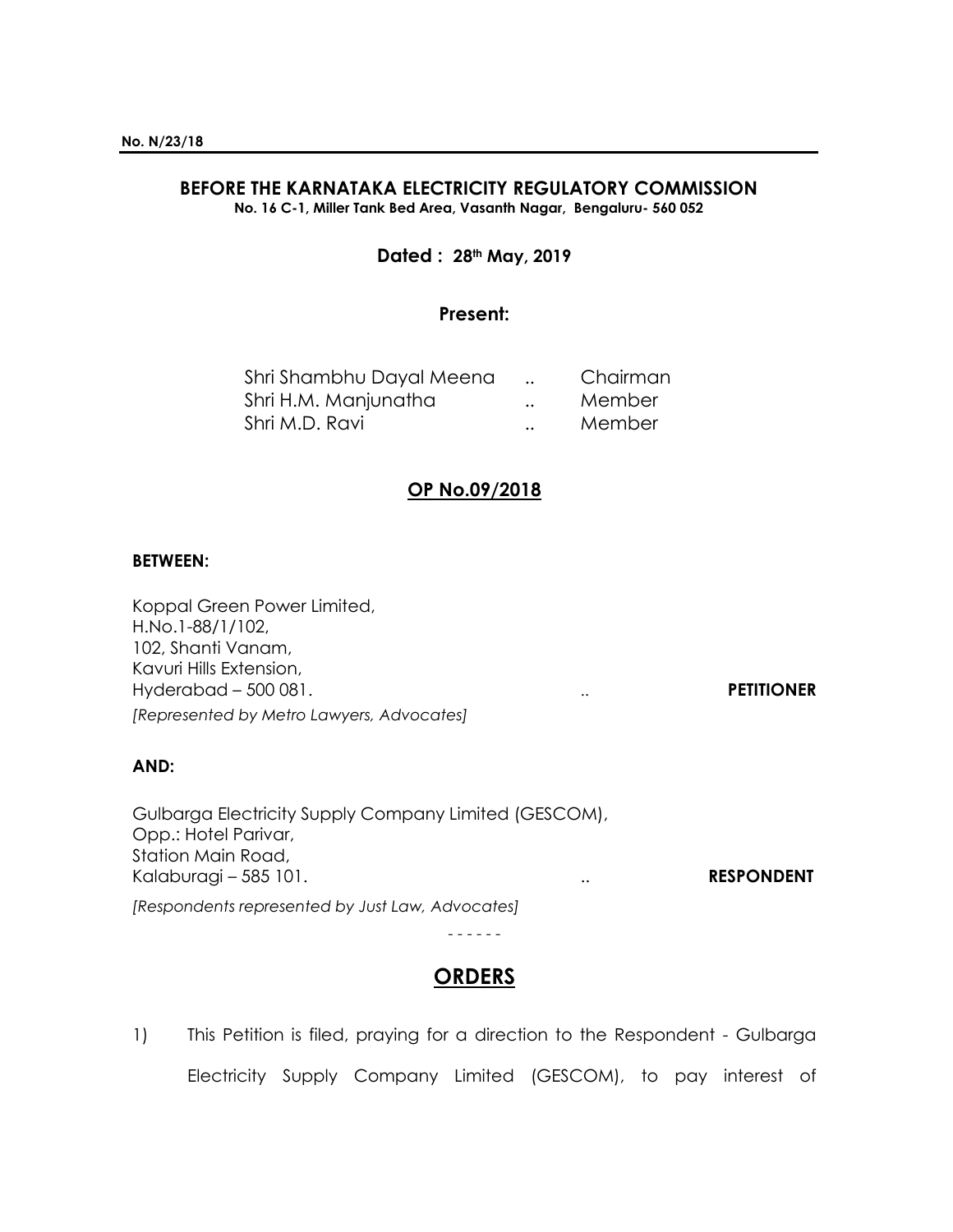Rs42,03,475/- towards the delayed payments of the differential tariff for the energy supplied for the months, January, 2015 to October, 2016, and to pay cost.

**\_\_\_\_\_\_\_\_\_\_\_\_\_\_\_\_\_\_\_\_\_\_\_\_\_\_\_\_\_\_\_\_\_\_\_\_\_\_\_\_\_\_\_\_\_\_\_\_\_\_\_\_\_\_\_\_\_\_\_\_\_\_\_\_\_\_\_\_\_\_\_\_\_\_\_\_\_\_\_\_\_\_\_\_\_\_\_\_\_\_\_\_\_\_\_\_\_\_\_\_**

- 2) The material averments, made in the Petition, may be stated as follows:
- (a) The Petitioner owns and operates a Biomass based Generating Company, with an installed capacity of 6 MW and exportable capacity of 5.4 MW. The Petitioner has entered into a Power Purchase Agreement (PPA) dated 30.03.2001 with the Karnataka Power Transmission Corporation Limited (KPTCL), for sale of energy to the State Grid. Subsequently, the said PPA was assigned to the Respondent (GESCOM). As per the Supplemental PPA dated 24.03.2011, entered into between the Petitioner and the Respondent (GESCOM), the tariff agreed to was Rs.4.3524 per unit of the energy delivered, from 30.03.2011, without escalation, for a period of ten years.
- (b) The Petitioner and another Biomass based Generating Company, by name, M/s. Poweronicks Limited, filed OP No.08/2013, praying for enhancement of the existing tariff of Rs.4.3524 per unit, stating that there was enormous increase in the Biomass fuel cost and other expenses. That Petition was disposed of on 22.01.2015, as per the following Order:

*"In the light of the above, the petition is disposed of with the following terms:*

*a) The tariff applicable to the petitioners' unit with effect from 1.1.2015 shall be as shown below:*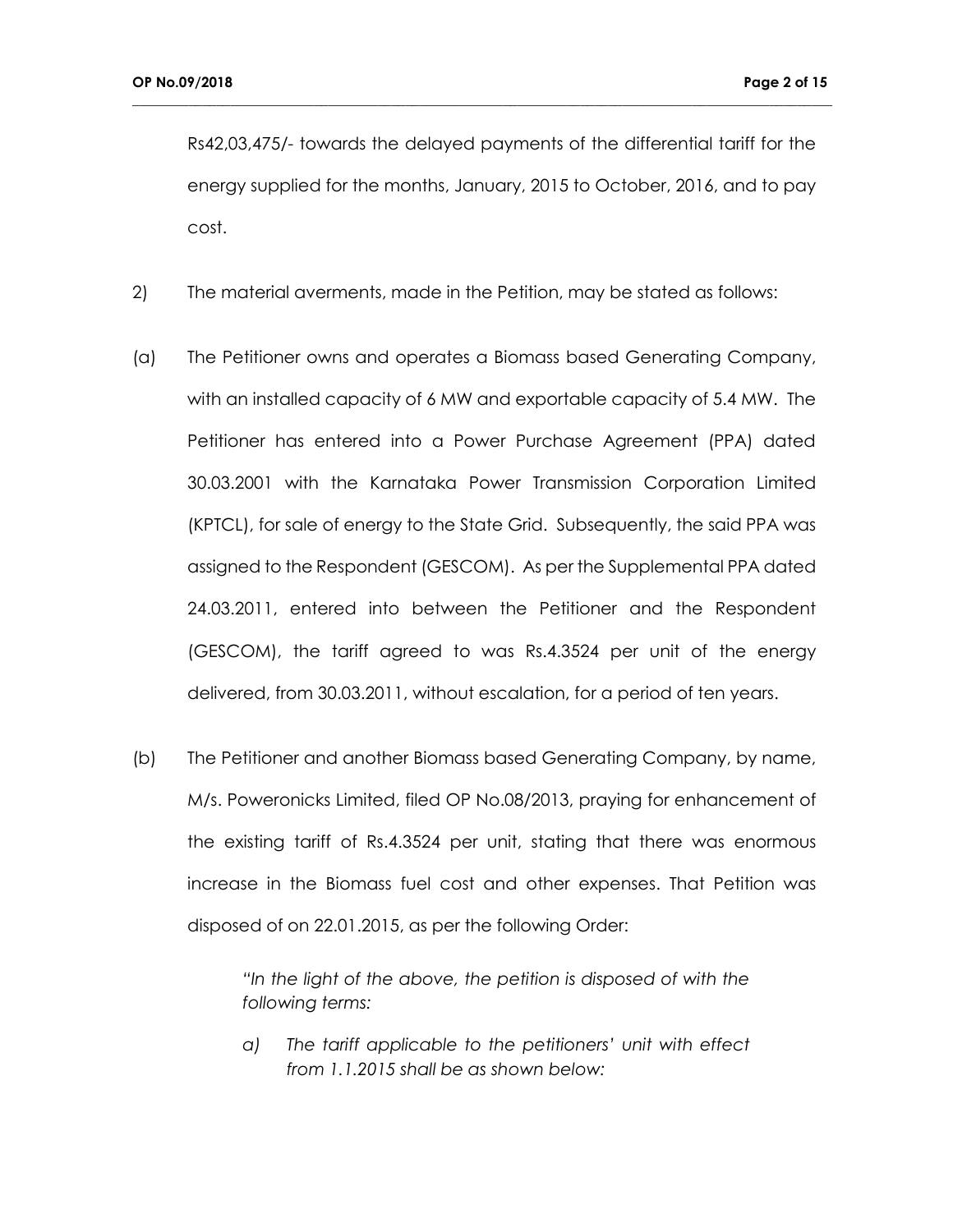| Year        | Tariff Rs./kWh) |
|-------------|-----------------|
| $2014 - 15$ | 4.63            |
| $2015 - 16$ | 4.79            |
| 2016-17     | 4 97            |
| $2017 - 18$ | 5.15            |

**\_\_\_\_\_\_\_\_\_\_\_\_\_\_\_\_\_\_\_\_\_\_\_\_\_\_\_\_\_\_\_\_\_\_\_\_\_\_\_\_\_\_\_\_\_\_\_\_\_\_\_\_\_\_\_\_\_\_\_\_\_\_\_\_\_\_\_\_\_\_\_\_\_\_\_\_\_\_\_\_\_\_\_\_\_\_\_\_\_\_\_\_\_\_\_\_\_\_\_\_**

*The fuel cost after 31.3.2018 will be as may be determined by the Commission after taking into account the relevant factors.*

- *b) The terms of the PPA between the petitioners and the 4th Respondent shall be modified accordingly with effect from 1.1.2015.*
- *c) Other reliefs sought are rejected."*
- (c) Subsequently, the Petitioner and M/s. Poweronicks Limited filed OP No.20/2015 against the Respondent (GESCOM), praying for a direction against the Respondent (GESCOM) to comply with the Order dated 22.01.2015 and to direct the Respondent (GESCOM) to execute a Supplemental PPA, to reflect the revised tariff, instead of the existing tariff of Rs.4.3524 per unit, stated in the PPA, and to direct the Respondent (GESCOM) to pay the arrears of the differential tariff, for the energy supplied, and to pass such other Orders. After contest, on 16.06.2016, the Commission passed the following Order:

*"The Respondent is directed to execute the Supplemental Agreements with the Petitioners to implement the revised tariff ordered in OP No.8/2013 on 22.1.2015 and to make payment accordingly, within 2 (two) months from the date of this Order."*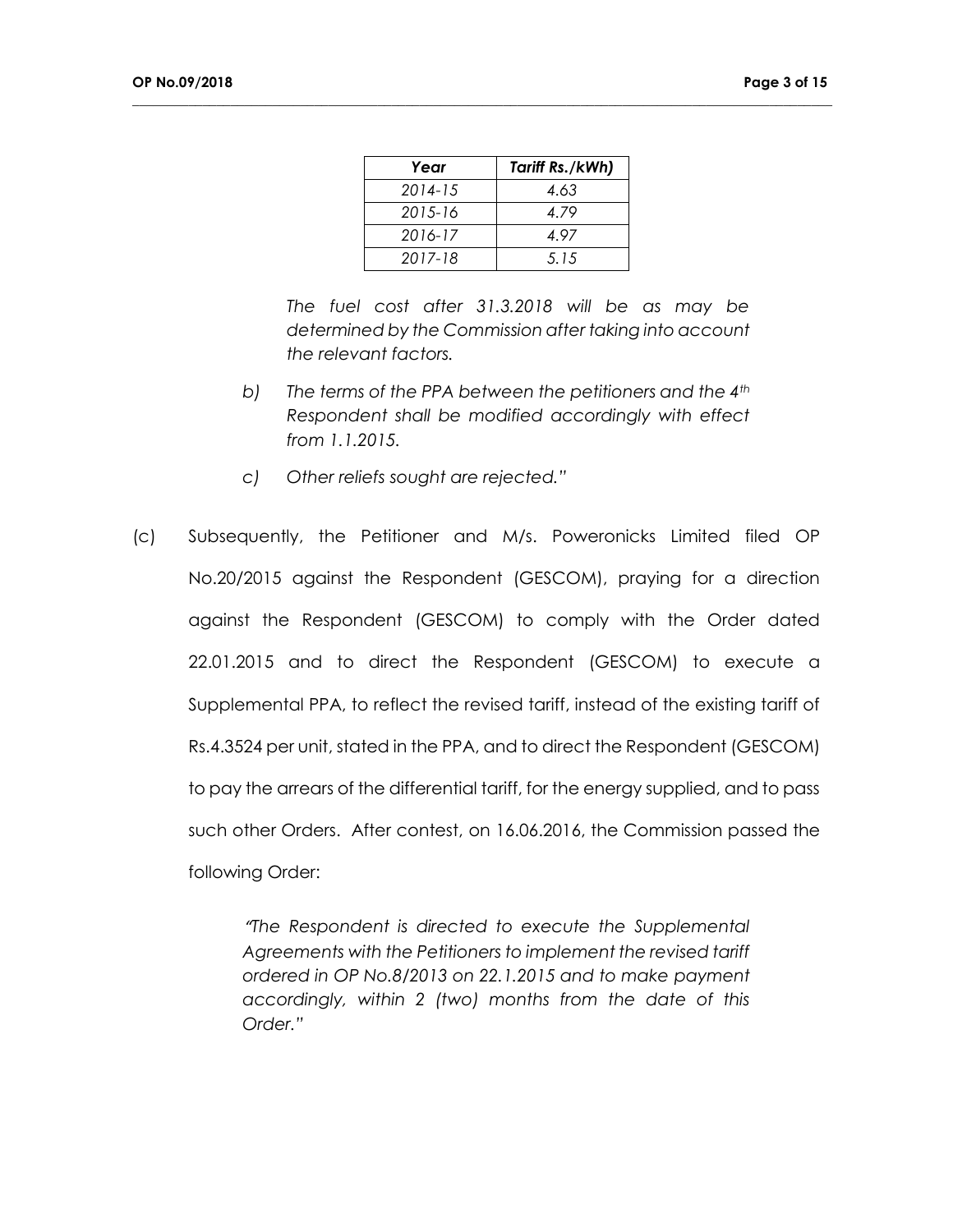(d) Thereafter, the Petitioner filed Complaint No.6/2016 against the Respondent (GESCOM), under Section 142 of the Electricity Act, 2003, praying for punishment for non-compliance of the directions issued in the Order dated 16.06.2016, passed in OP No.20/2015, and also for a direction against the Respondent (GESCOM) to comply with the said Order. During the pendency of the proceedings in Complaint No.6/2016, the Respondent (GESCOM) and the Petitioner executed the Supplemental PPA on 28.10.2016, as directed in OP No.20/2015 and it was also reported that the Respondent (GESCOM) had paid the entire arrears of the differential tariff for the energy supplied, for the period from 01.01.2015 to October, 2016, by making payment of Rs.1,42,00,000/- on 07.07.2017 and Rs.1,00,29,661/- on 13.07.2017. Taking the above developments in consideration and after hearing the parties to the Complaint, the Commission dismissed the said Complaint No.6/2016 on 08.08.2017, with a direction to the Respondent (GESCOM) to make timely payments, in future.

**\_\_\_\_\_\_\_\_\_\_\_\_\_\_\_\_\_\_\_\_\_\_\_\_\_\_\_\_\_\_\_\_\_\_\_\_\_\_\_\_\_\_\_\_\_\_\_\_\_\_\_\_\_\_\_\_\_\_\_\_\_\_\_\_\_\_\_\_\_\_\_\_\_\_\_\_\_\_\_\_\_\_\_\_\_\_\_\_\_\_\_\_\_\_\_\_\_\_\_\_**

(e) After the dismissal of Complaint No.6/2016, the Petitioner, by its letter dated 11.08.2017, demanded for payment of interest on the delayed payments of the differential tariff for the energy supplied, for the months of January, 2015 to October, 2016. In the said letter, the Petitioner claimed that, as per Article 6.3 of the PPA dated 30.03.2001, the Respondent (GESCOM) was liable to pay interest on the delayed payments of the differential tariff. On subsequent occasions also, the Petitioner made the same demand, with no response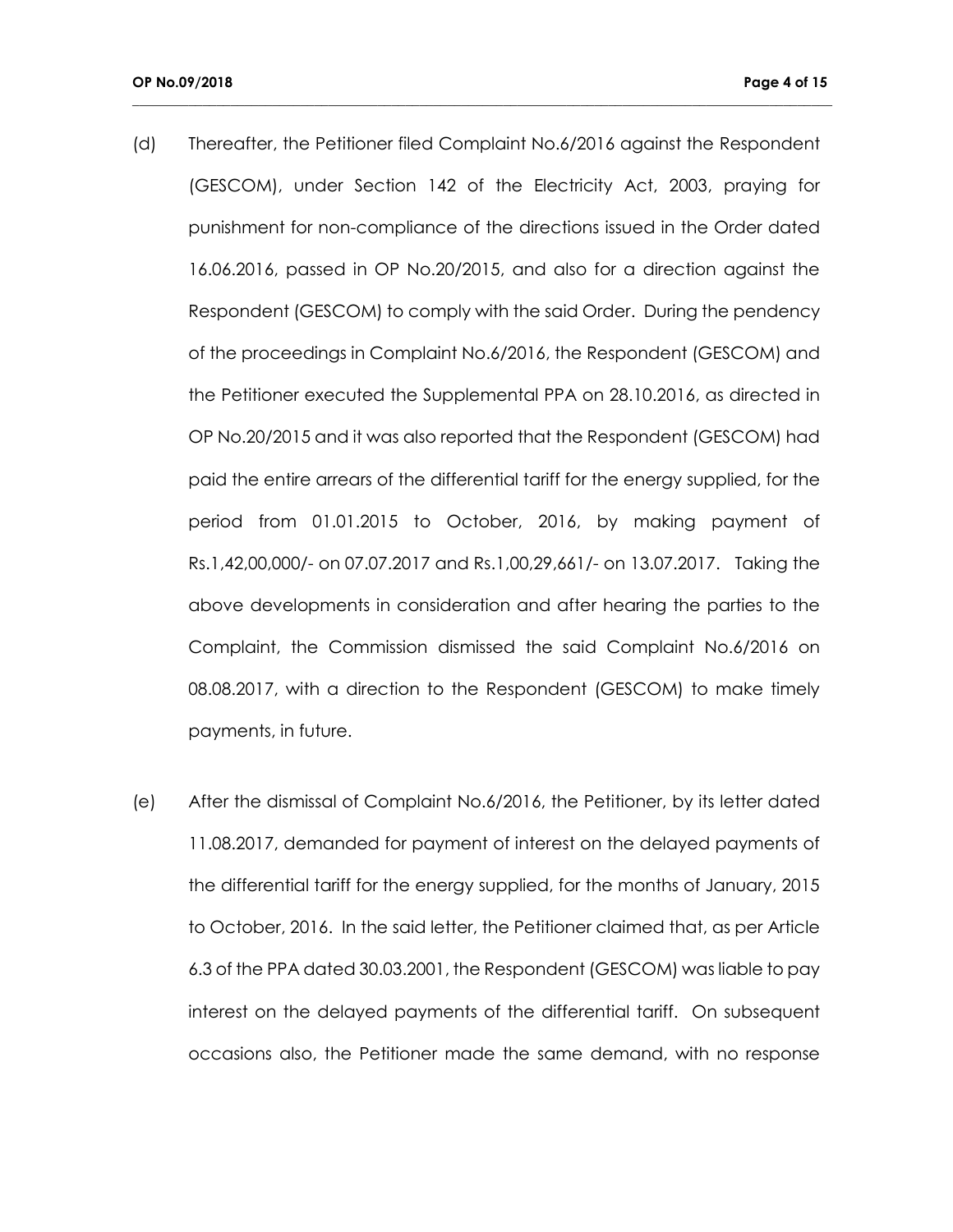from the Respondent (GESCOM). Thereafter, the Petitioner has filed the present Petition, before this Commission, on 09.02.2018.

- (f) It is urged in the Petition that, since the payments of the arrears towards the differential tariff have been made, belatedly, the Petitioner is entitled for the late payment charges, as provided in Article 6.3 of the PPA, which reads thus:
	- *"6.3 Late Payment: If any payment from Corporation is not paid when due, there shall be due and payable to the Company penal interest at the rate of SBI Prime Lending Rate plus 2% per annum for such payment from the date such payment was due until such payment is made in full."*
- 3) Upon Notice, the Respondent (GESCOM) has appeared through its counsel and filed the Statement of Objections, denying the claim made by the Petitioner for interest. The defence put forth by the Respondent (GESCOM) may be stated as follows :
- (a) That, a perusal of the Order dated 16.06.2016 of this Commission, passed in OP No.20/2015, would indicate that the direction given was to execute a Supplemental PPA and pay as per the revised tariff, determined in OP No.8/2013, within a period of two months. Therefore, the Respondent (GESCOM) had time upto October, 2016, to sign the Supplemental PPA. The payments, now categorized as having been delayed, are payments which would arise by virtue of the Order of this Commission to sign the Supplemental PPA with the revised rates.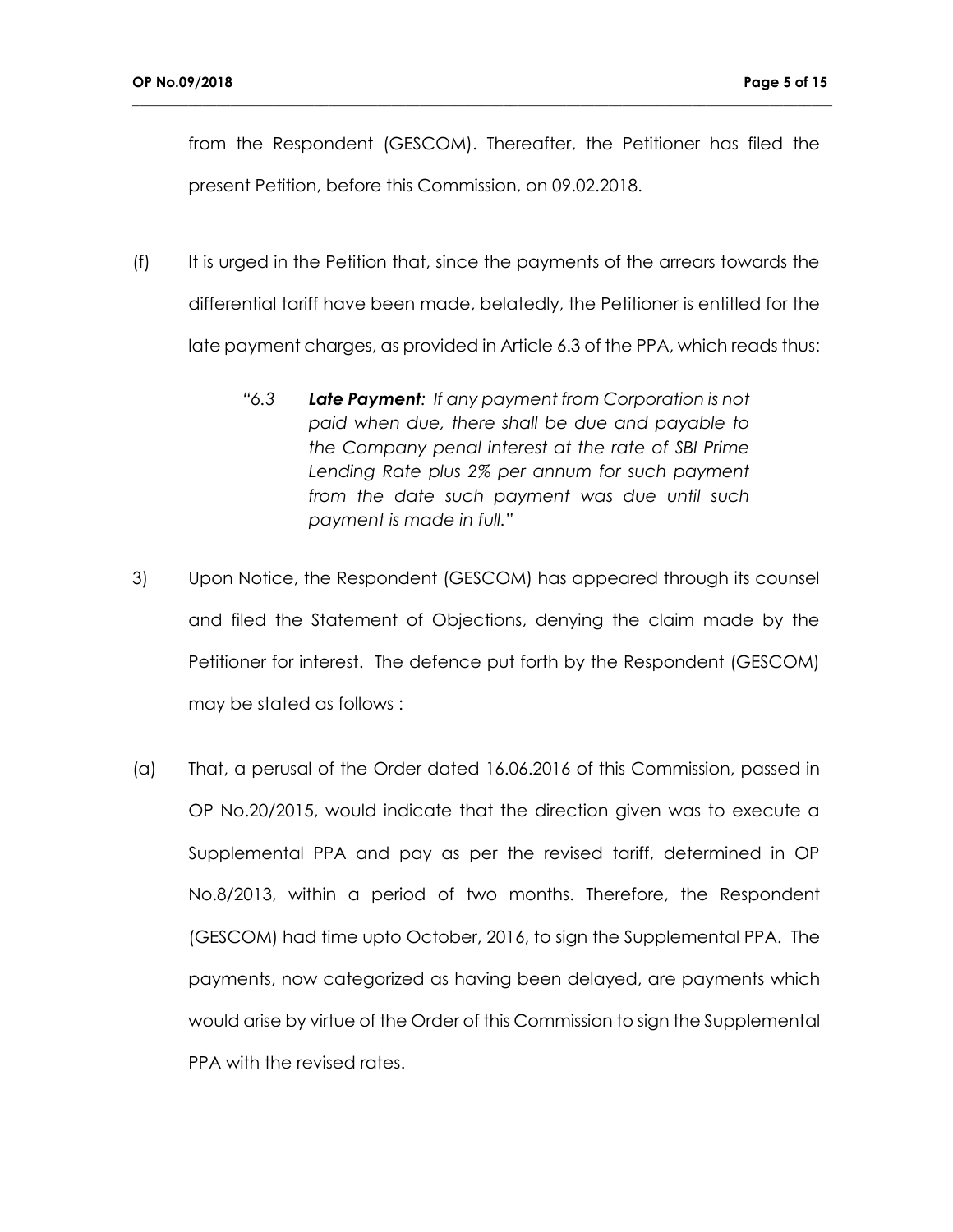(b) That, Complaint No.6/2016 was dismissed by this Commission, after adverting to all the subsequent events and only thereafter the Respondent (GESCOM) was directed to make timely payments, in future.

- (c) That, in response to the contention urged by the Petitioner that it was entitled to claim interest, as per Article 6.3 of the PPA, it was stated that the Petitioner was not entitled to payment of any interest, as per Article 6.3 of the PPA.
- (d) That, the claim for interest made in the present Petition is barred on the principles stated in Order, II Rule 2(3) of the Code of Civil Procedure, 1908, as the Petitioner had failed to claim any interest in OP No.20/2015. Therefore, the Respondent has prayed for dismissal of the Petition.
- 4) We have heard the learned counsel for the parties.
- 5) The following issues would arise for our consideration:
	- (1) Whether the Petitioner can raise the Monthly Tariff Invoices for the energy supplied, at the enhanced tariff, for the month of January, 2015 and for the subsequent months, without incorporating the enhanced tariff in Article 5 of the PPA dated 30.03.2001?
	- (2) Whether the claim of the Petitioner for interest is barred on the principles stated in Order II, Rule 2(3) of the Code of Civil Procedure, 1908?
	- (3) What Order?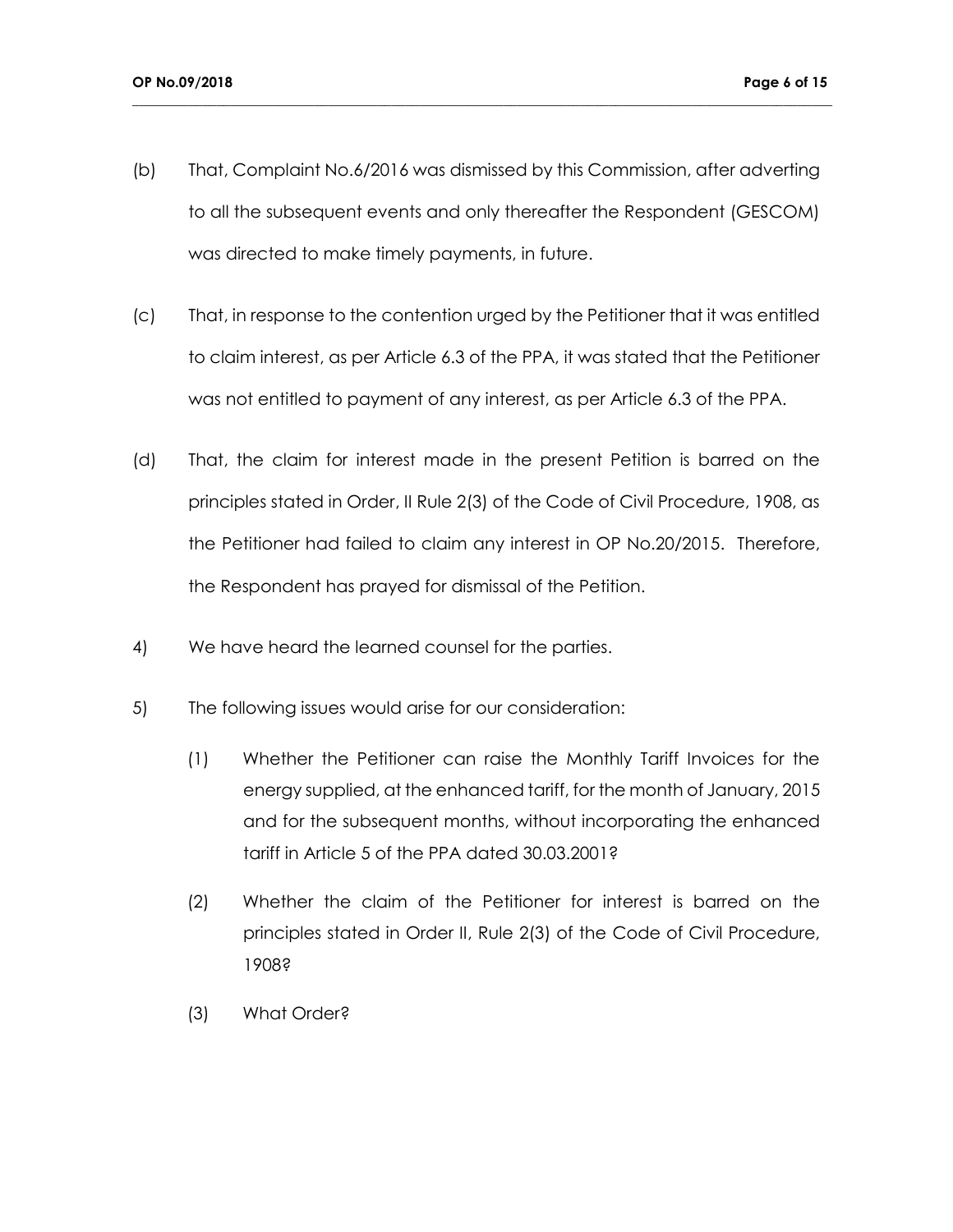6) After considering the oral submissions of the parties and the pleadings and material on record, our findings on the above Issues are as follows:

**\_\_\_\_\_\_\_\_\_\_\_\_\_\_\_\_\_\_\_\_\_\_\_\_\_\_\_\_\_\_\_\_\_\_\_\_\_\_\_\_\_\_\_\_\_\_\_\_\_\_\_\_\_\_\_\_\_\_\_\_\_\_\_\_\_\_\_\_\_\_\_\_\_\_\_\_\_\_\_\_\_\_\_\_\_\_\_\_\_\_\_\_\_\_\_\_\_\_\_\_**

7) **ISSUE No.(1):** *Whether the Petitioner can raise the Monthly Tariff Invoices for the energy supplied, at the enhanced tariff, for the month of January, 2015 and for subsequent months, without incorporating the enhanced tariff in Article 5 of the PPA dated 30.03.2001?*

The main dispute involved in the present case, as per the pleadings and submissions of the parties, may be stated as follows:

- (a) According to the Petitioner, the enhanced tariff becomes due for payment, for the energy supplied, from 01.01.2015, even before the amendment of Article 5 of the PPA dated 30.03.2001. Therefore, the Petitioner contends that, it can raise Monthly Tariff Invoices, for the energy supplied, at the enhanced tariff, from the month of January, 2015, even without incorporating the enhanced tariff in the PPA. Accordingly, the Petitioner has raised the tariff invoices, for the energy supplied from January, 2015 and onwards, at the enhanced rate, as per the Order dated 22.01.2015 passed by this Commission in OP No.8/2013.
- (b) According to the Respondent (GESCOM), the enhanced tariff becomes due for payment, for the energy supplied from 01.01.2015, only after the amendment of Article 5 of the PPA, incorporating the enhanced tariff in place of the existing tariff of Rs.4.3524 per unit. Therefore, the Respondent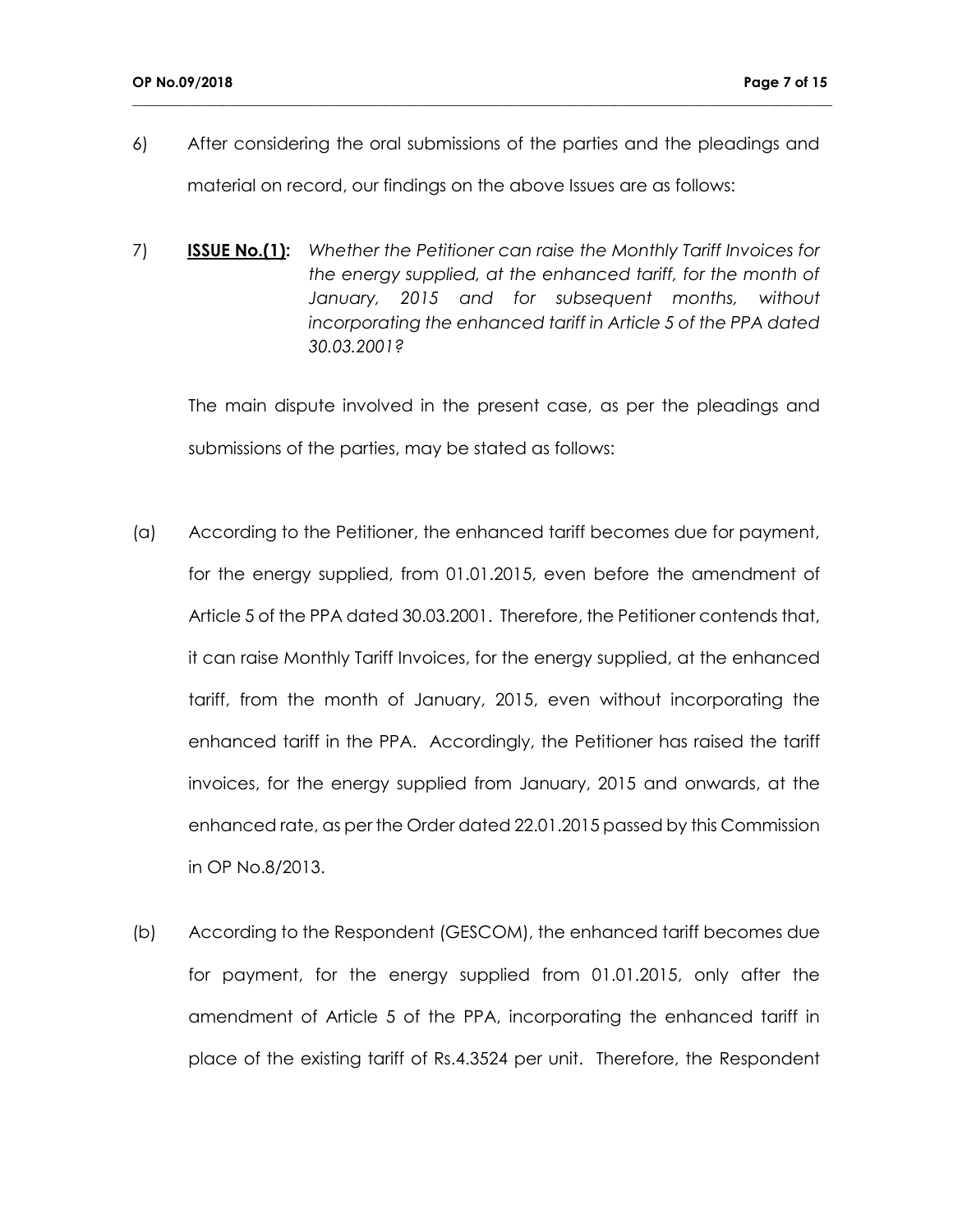(GESCOM) has contended that, the Monthly Tariff Invoices for the energy supplied, at the enhanced tariff, from the month of January, 2015, cannot be raised, without incorporating the enhanced tariff in the Article concerned of the PPA. Accordingly, the Respondent (GESCOM) did not honour the amounts stated in the Monthly Tariff Invoices, from January, 2015, at the enhanced tariff, but has paid for the energy supplied, in the Monthly Tariff Invoices, from January, 2015, at the existing rate of Rs.4.3524 per unit.

- (c) It is not in dispute that, the Supplemental PPA was executed on 28.10.2016 between the parties, incorporating the enhanced tariff, as per the Order dated 22,01.2015 of this Commission in OP No.8/2013 and thereafter, the Respondent (GESCOM) had been making payments, for the energy supplied, at the enhanced rate. It is also not in dispute that, the differential tariff amounts towards the energy supplied for the period from January, 2015 to October, 2016, the Respondent (GESCOM) has paid an amount of Rs,1,42,00,000/- on 07.07.2017 and an amount of Rs.1,00,29,661/- on 13.07.2017.
- (d) The present Petition is filed, claiming interest (late payment charges) for the delay in making payment of the differential amounts between the enhanced tariff and the existing tariff, for the energy supplied during the period from January, 2015 to October, 2016. The Calculation Sheet, pertaining to the interest on the delayed payments of the differential tariff, is enclosed to ANNEXURE – D, viz., Notice dated 11.08.2017, and also in the subsequent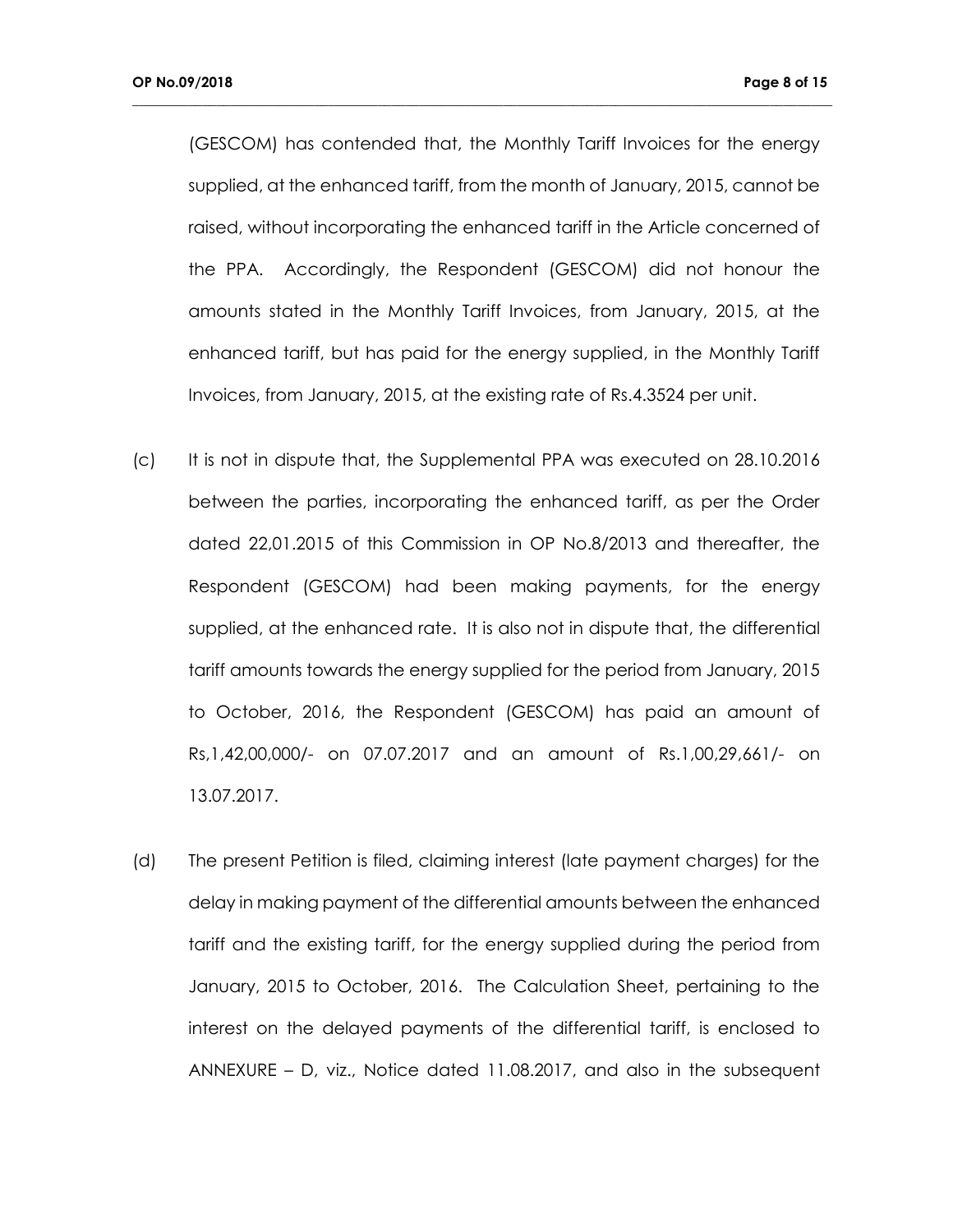Notices issued to the Respondent (GESCOM), claiming such interest. The Petitioner has relied upon Article 6.3 of the PPA, relating to 'Late Payment Charges', which reads thus:

- *"6.3 Late Payment: If any payment from Corporation is not paid when due, there shall be due and payable to the Company penal interest at the rate of SBI Prime Lending Rate plus 2% per annum for such payment from the date such payment was due until such payment is made in full."*
- (e) The Commission notes that, for the application of Article 6.3 of the PPA, the Respondent (GESCOM) should commit default in making payment of the Tariff Invoice, when it becomes due. Article 6.1 of the PPA provides for issuance of a Monthly Tariff Invoice, for each Billing Period, to the Respondent (GESCOM), setting forth the amount payable by the Respondent (GESCOM) for the Delivered Energy. Article 6.2 provides that, the Respondent (GESCOM) shall make payment within fifteen (15) days from the date of receipt of the Monthly Tariff Invoice. Article 6.3, which provides for Late Payment charges, states that, "if any payment from Corporation [Respondent (GESCOM)] is not paid when due, there shall be due and payable to Company (Petitioner) penal interest at the rate of SBI Prime Lending Rate plus 2% per annum for such payment, from the date such payment was due until such payment is made in full." A conjoint reading of Articles 6.1, 6.2 and 6.3 of the PPA would show that, the opening phrase in Article 6.3, "if any payment from Corporation is not paid when due" would clearly refer to the amount claimed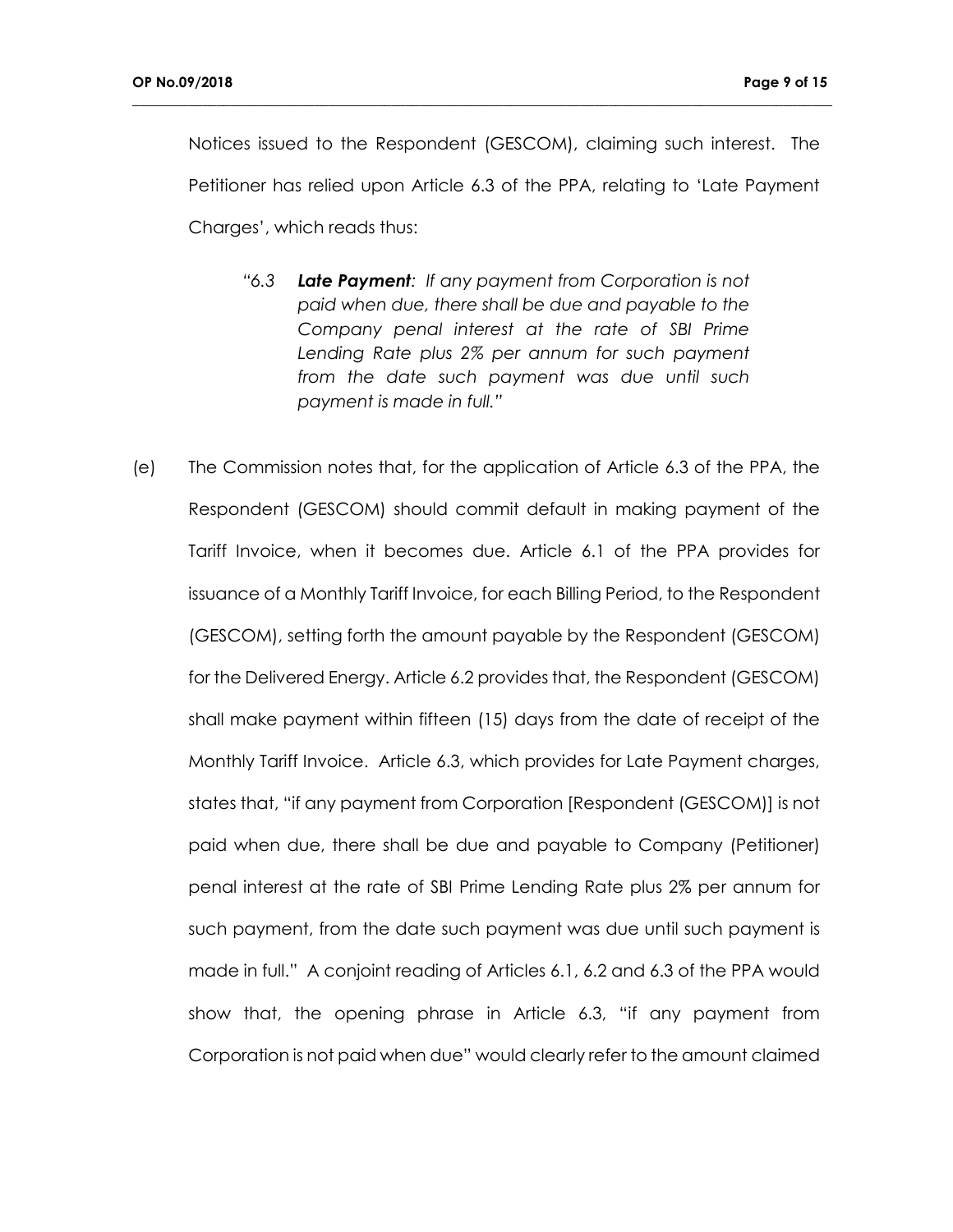in the Monthly Tariff Invoice. The further phrase, 'such payment' in Article 6.3 would also clearly refer to the amount mentioned in the Monthly Tariff Invoice. Therefore, we are of the considered opinion that, the interest cannot be claimed, until and unless the Tariff Invoice is raised and the payment thereof is not made within fifteen (15) days from the date of delivery of the Tariff Invoice to the Respondent (GESCOM).

**\_\_\_\_\_\_\_\_\_\_\_\_\_\_\_\_\_\_\_\_\_\_\_\_\_\_\_\_\_\_\_\_\_\_\_\_\_\_\_\_\_\_\_\_\_\_\_\_\_\_\_\_\_\_\_\_\_\_\_\_\_\_\_\_\_\_\_\_\_\_\_\_\_\_\_\_\_\_\_\_\_\_\_\_\_\_\_\_\_\_\_\_\_\_\_\_\_\_\_\_**

- (f) Article 6.1 of the PPA, relating to the Tariff Invoice, reads thus:
	- *"6.1 Tariff Invoices : The Company shall submit to the Chief Engineer Elecy, Corporation's Load Despatch Centre, Bangalore or any other officer of Corporation, a Tariff Invoice for each Billing Period in the format prescribed by Corporation from time to time setting forth those amounts payable by Corporation for the Delivered Energy in accordance with Article 5.1."*

Article 5.1 of the PPA specifies the tariff per unit payable by the Respondent (GESCOM) to the Petitioner, for the Delivered Energy in a month. In view of these terms contained in the PPA, we are of the considered view that, the incorporation of the revised tariff in the relevant Article of the PPA is essential, before raising the Monthly Tariff Invoice under Article 6.1 of the PPA, at the revised rate.

(g) The operative portion of the Order dated 22.01.2015 in OP No.8/2013 merely states that, the tariff applicable to the Petitioner's Unit, with effect from 01.01.2015, shall be as stated in the said Order. Further, it is specifically directed that, the terms of the PPA should be modified, accordingly, with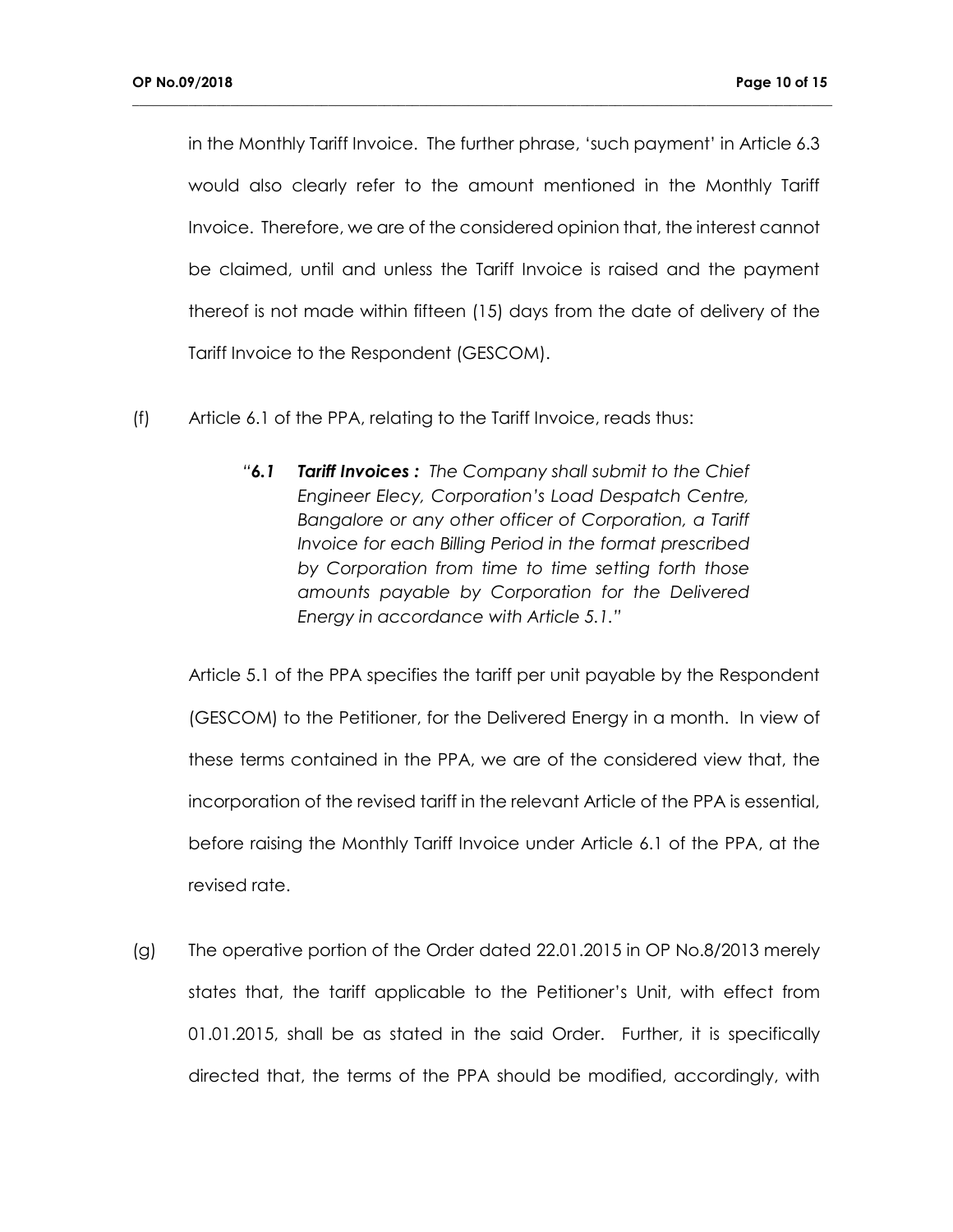effect from 01.01.2015. The said Order is in the nature of a declaration, stating to which tariff the Petitioner is entitled, for the period from 01.01.2015 and onwards. The Order does not say that, the newly determined tariff should be deemed to be incorporated in the appropriate Article in the PPA. If the Order directed deemed incorporation of the revised tariff, from 01.01.2015, the Monthly Tariff Invoice could have been raised, at the revised tariff, for the energy supplied from the month of January, 2015.

- (h) The operative portion of the Order dated 16.06.2016 in OP No.20/2015 further fortifies the view that, incorporation of the revised tariff in the PPA is essential, before raising the Monthly Tariff Invoice at the revised rate, for the energy supplied. This Order directs that, the Respondent (GESCOM) shall execute a Supplemental PPA with the Petitioner, to implement the revised tariff, ordered in OP No.8/2013 and to make payment, accordingly, within two months from the date of the said Order. The operative portion of the Order clearly implies that, for implementing the revised tariff, the execution of a Supplemental PPA is essential. This Order has attained finality and is binding on the parties.
- (i) If there was an intentional delay on the part of the Respondent (GESCOM) in executing the Supplemental PPA, for incorporating the revised tariff, the Petitioner could have requested for compensation, but it cannot claim interest under Article 6.3 of the PPA. The Petitioner has not sought for any relief, on this ground. Therefore, it cannot be considered.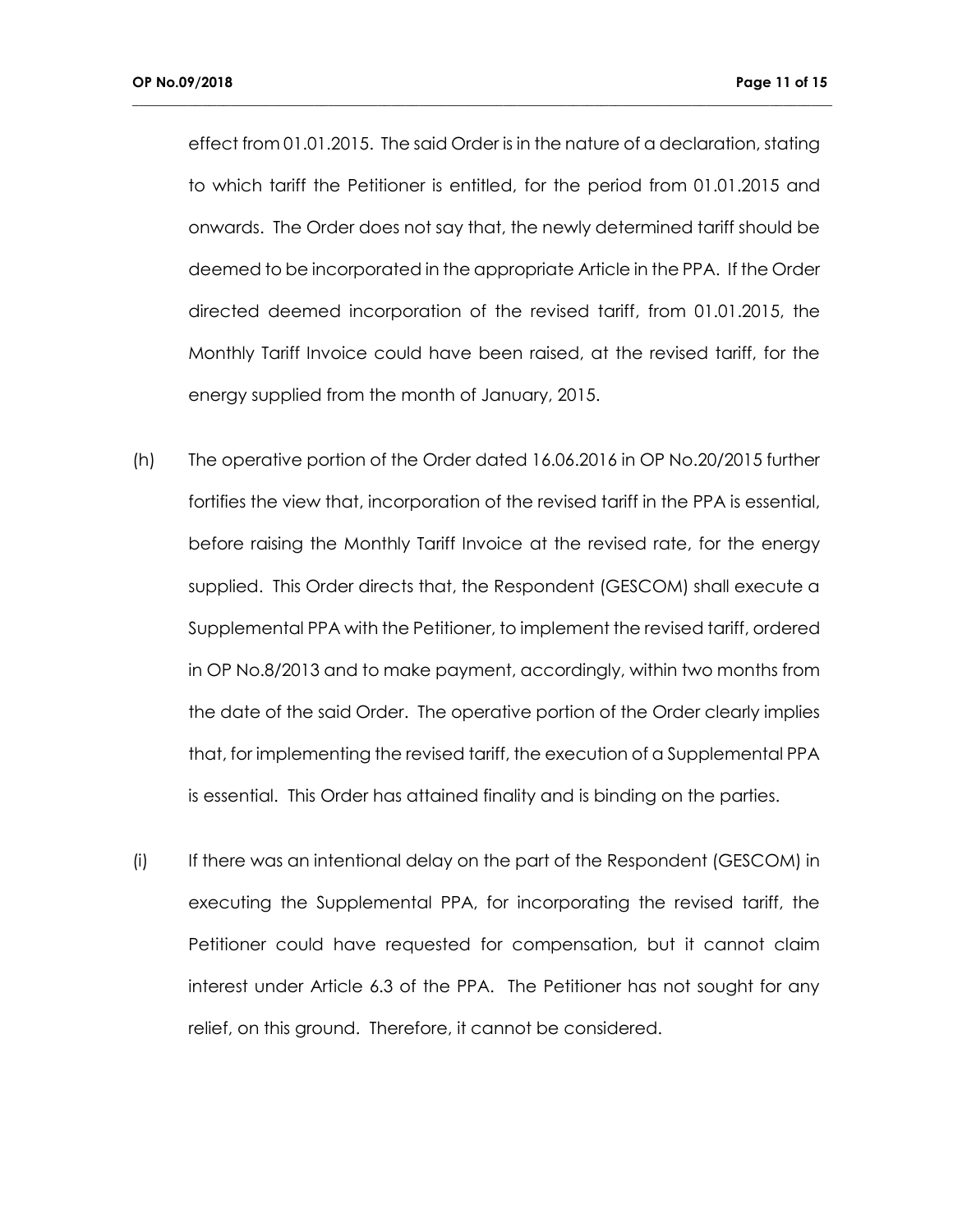(j) For the above reasons, we hold that, in the present case, incorporation of the revised tariff in Article 5 of the PPA was essential, before raising the Monthly Tariff Invoice, at the revised tariff. It is not the case of the Petitioner that, after the execution of the Supplemental PPA dated 28.10.2016, it had raised the supplemental Tariff Invoice, claiming the differential tariff amount and there was any delay in making payment of the invoice. Therefore, there is no question of payment of interest under Article 6.3 of the PPA. Therefore, we answer Issue No.(1), in the negative.

- 8) **ISSUE No.(2) :** *Whether the claim of the Petitioner for interest is barred on the principles stated in Order II, Rule 2(3) of the Code of Civil Procedure, 1908?*
- (a) The learned counsel for the Respondent (GESCOM) submitted that, the claim for interest is barred by Order II, Rule 2(3) of the Code of Civil Procedure, which precludes a party from seeking such prayers that were not sought for earlier, but which could have been sought for. The learned counsel for the Respondent (GESCOM) submitted that, the Petitioner should have claimed interest in OP No.20/2015 and as the Petitioner omitted to claim interest in that Petition, it is precluded from claiming interest in the present Petition. The learned counsel for the Petitioner submitted that, Order II, Rule 2 of the Code of Civil Procedure is not applicable to the Quasi-Judicial Bodies, like the State Regulatory Commissions, under the Electricity Act, 2003. Further, he submitted that, the cause of action for claiming interest has arisen, only after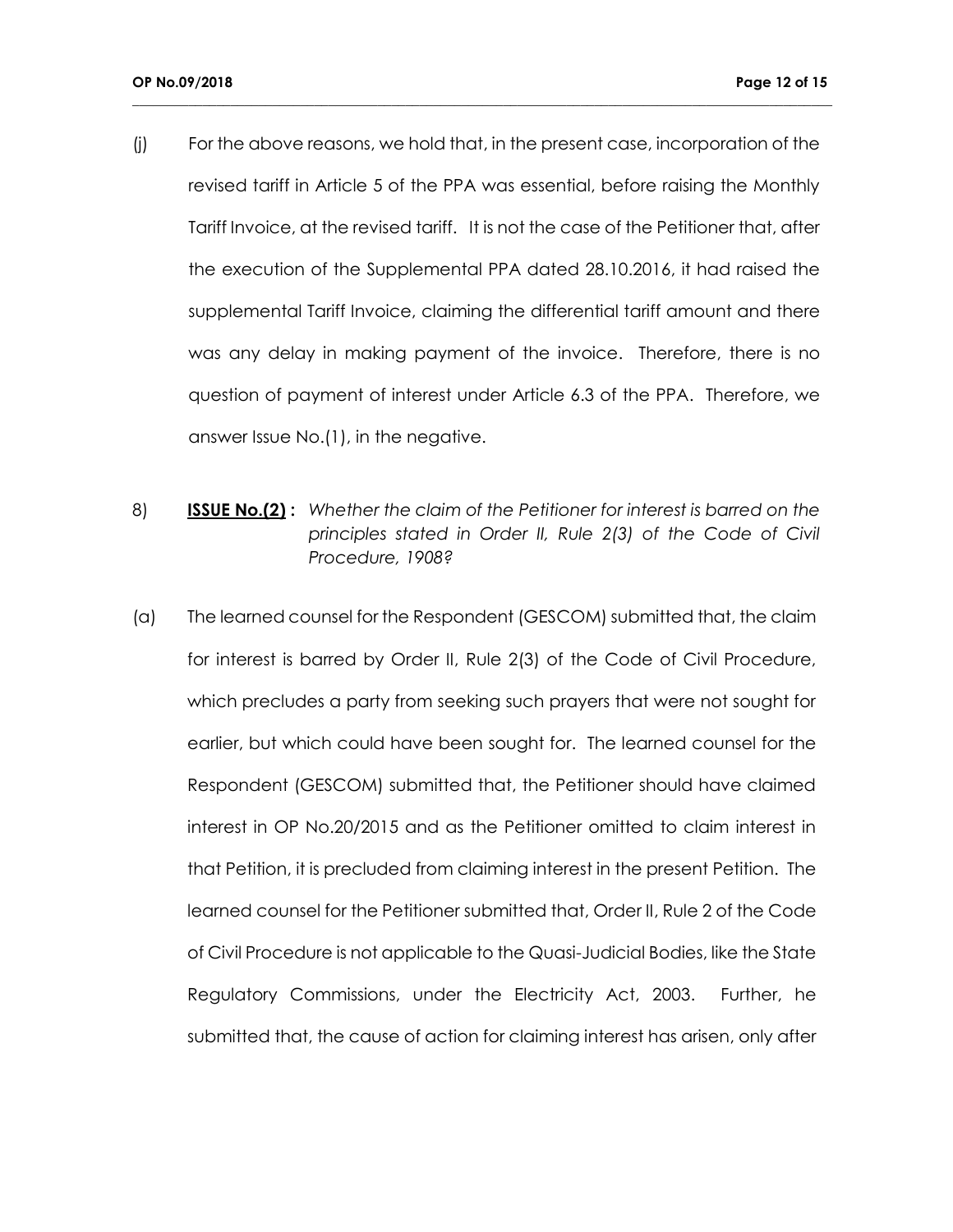receiving the differential tariff amount from the Respondent (GESCOM), in two instalments.

**\_\_\_\_\_\_\_\_\_\_\_\_\_\_\_\_\_\_\_\_\_\_\_\_\_\_\_\_\_\_\_\_\_\_\_\_\_\_\_\_\_\_\_\_\_\_\_\_\_\_\_\_\_\_\_\_\_\_\_\_\_\_\_\_\_\_\_\_\_\_\_\_\_\_\_\_\_\_\_\_\_\_\_\_\_\_\_\_\_\_\_\_\_\_\_\_\_\_\_\_**

- (b) The learned counsel for the Respondent relied upon the Full Bench decision dated 23.12.2005 of the Hon'ble High Court of Allahabad, in the case of *Surya Deo Mishra –Vs- State of U.P., and others*, reported in 2005 SCC Online ALL 1382, in which, it is held that, the cardinal rule of public policy to discourage multiplicity of proceedings, also incorporated in Order II, Rule 2 of the Code of Civil Procedure, the principles whereof are also applicable to writ proceedings. The learned counsel further submitted that, though Order II, Rule 2 of the Code of Civil Procedure is not made applicable to the proceedings before this Commission, but the principles under Order II, Rule 2 of the Code of Civil Procedure are applicable, while deciding the rights and liabilities of the parties.
- (c) We also note that, the Hon'ble Appellate Tribunal for Electricity (ATE) in Appeal No.185/2015, decided on 25.10.2018, in the case of *Kalani Industries Pvt. Ltd., -Vs- Rajasthan Electricity Regulatory Commission and others*, has answered the same question, in the affirmative. In the opening part of Paragraph-68 of the said Order, it is held thus:

*"After careful preposition of law envisaged in the aforementioned paragraphs, we are persuaded to hold that in the nature of judicial power conferred on the State Regulatory Commission, claims coming for adjudication before it cannot be entertained or allowed if it is found legally*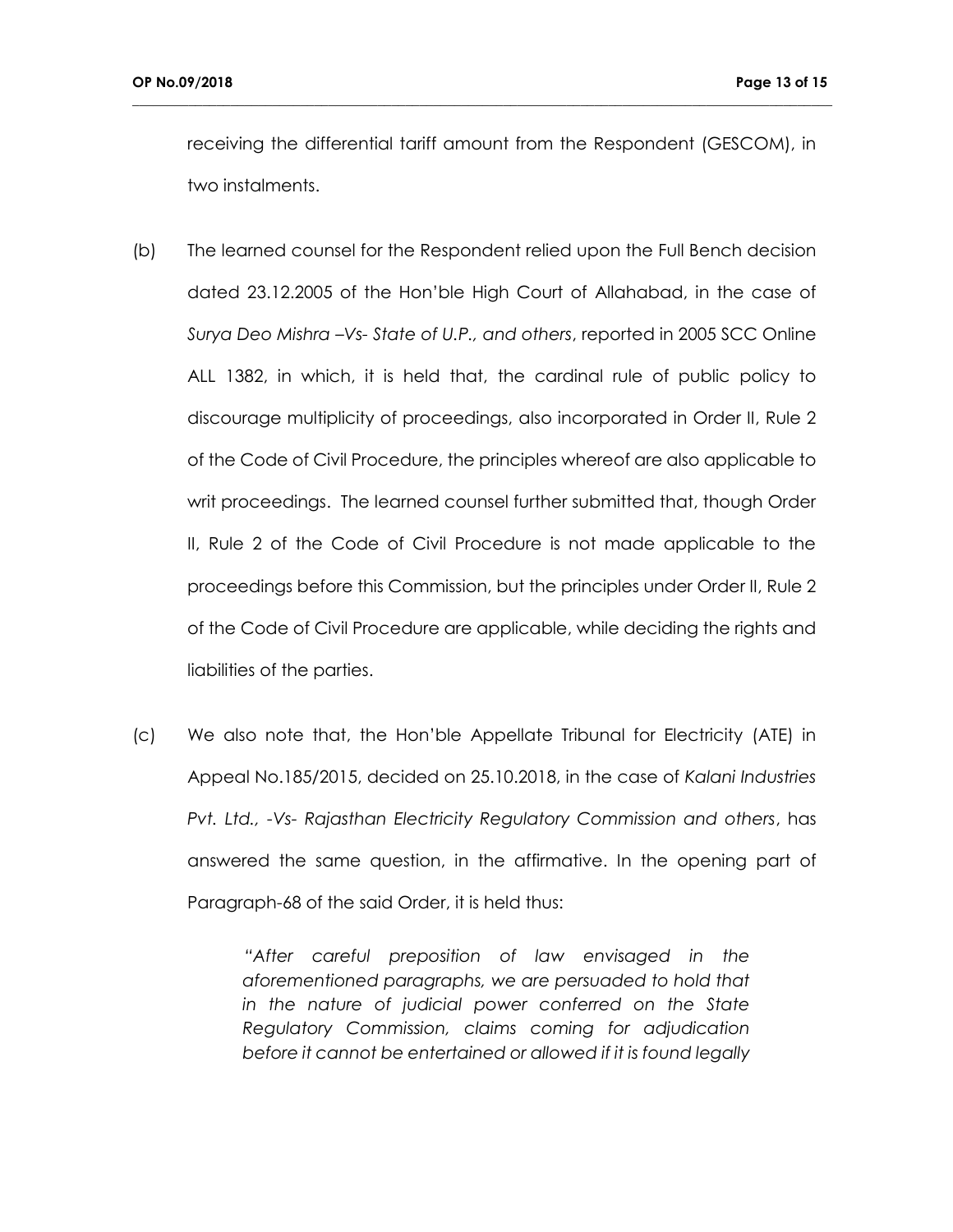*not recoverable in a regular suit or any other regular proceeding. …"*

**\_\_\_\_\_\_\_\_\_\_\_\_\_\_\_\_\_\_\_\_\_\_\_\_\_\_\_\_\_\_\_\_\_\_\_\_\_\_\_\_\_\_\_\_\_\_\_\_\_\_\_\_\_\_\_\_\_\_\_\_\_\_\_\_\_\_\_\_\_\_\_\_\_\_\_\_\_\_\_\_\_\_\_\_\_\_\_\_\_\_\_\_\_\_\_\_\_\_\_\_**

Further, we also note that, in the same Appeal, at Paragraph-62 of the Order,

it is held thus:

*"In view of the relevant provisions of the Order II, Rule 2 of CPC, the State Regulatory Commission has rightly justified in denying the interest prior to Commission's Order dated 10.12.2012 which is just and reasonable. We do not find any error, infirmity or perversity in the impugned Order. The impugned Order has been passed by the first Respondent/ State Regulatory Commission by assigning valid and cogent reasons. Therefore, interference by this Tribunal does not arise."*

Therefore, we hold that the principles under Order II, Rule 2 of the Code of Civil Procedure is applicable to the proceedings before this Commission.

(d) As already noted, for the reasons stated above, in the present case, the Petitioner cannot claim interest under Article 6.3 of the PPA. Hence, the contention of the Petitioner that, the cause of action for claiming interest has risen subsequent to payment of the differential amount, does not survive. Therefore, we answer Issue No.(2), accordingly.

### 9) **ISSUE No.(3) :** *What Order?*

For the foregoing reasons, we pass the following: